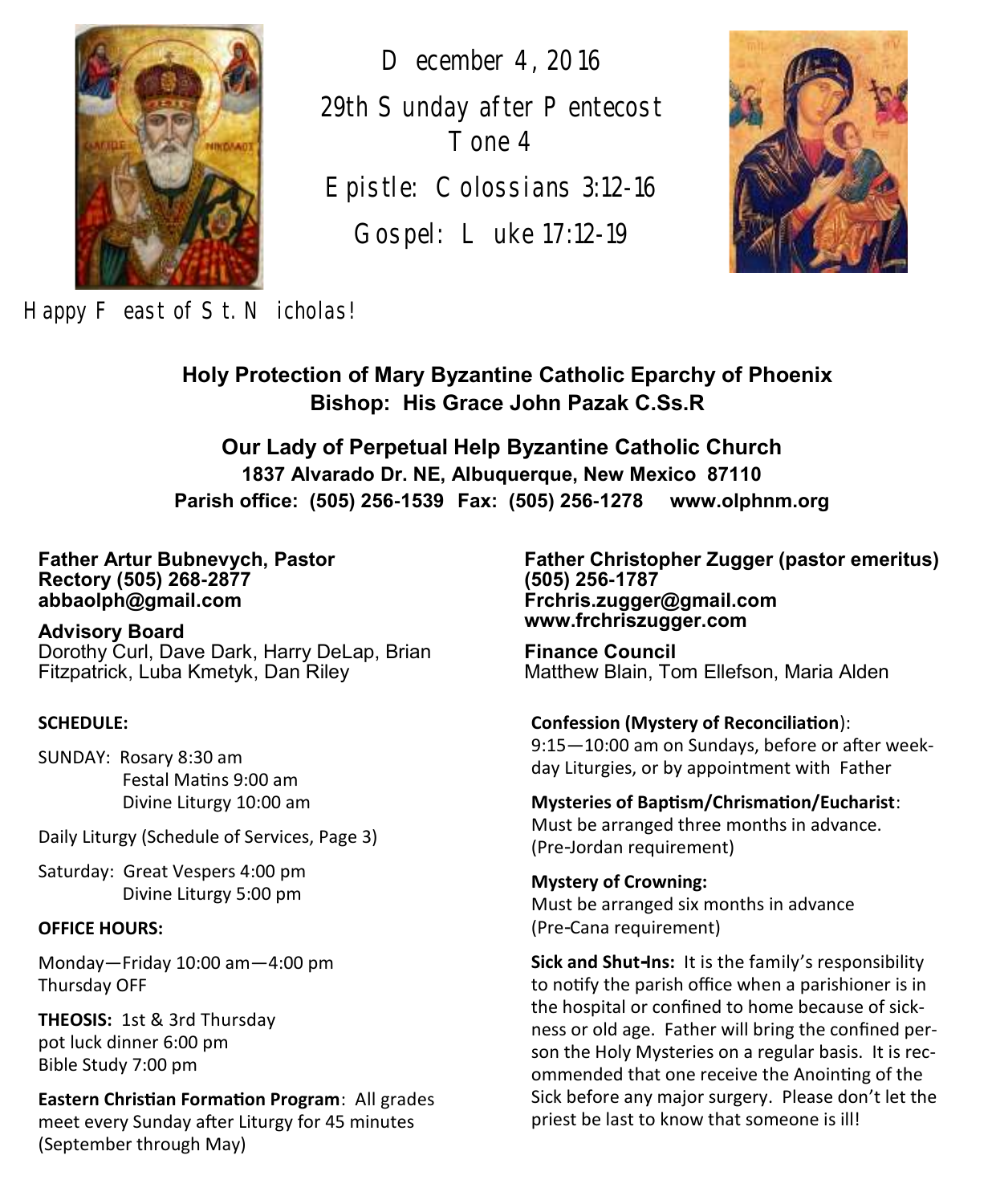**Welcome to our Church! If you are looking for a spiritual home, contact Father Artur or the office staff for more information. God bless you.**

| Today<br><b>Canned Goods</b><br>Collection for<br>Friars |  | $8:30$ am<br>$9:00 \text{ am}$<br>10:00 am<br>Eternal Lamp:                                                                                                                                          | Rosary<br>Matins/Confessions<br>Divine Liturgy for Parishioners, Benefactors & Friends<br>Visit of St. Nicholas followed by Parish potluck<br>Threima Leech by Dorothy Curl |  |  |
|----------------------------------------------------------|--|------------------------------------------------------------------------------------------------------------------------------------------------------------------------------------------------------|-----------------------------------------------------------------------------------------------------------------------------------------------------------------------------|--|--|
| December 5<br><b>Monday</b>                              |  | Sabbas Venerable<br>Epistle: Galatians 5:22-6:2; Gospel: Matthew 11:27-30                                                                                                                            |                                                                                                                                                                             |  |  |
|                                                          |  | $6:00$ pm                                                                                                                                                                                            | Vigil Liturgy/Litija for St. Nicholas<br>Holy Souls in Purgatory by Dawn Ford                                                                                               |  |  |
| December 6<br>Tuesday                                    |  | St. Nicholas of Myra/Solemn Holy Day<br>Epistle: Hebrews 13:17-21; Gospel: Luke 6:17-23                                                                                                              |                                                                                                                                                                             |  |  |
|                                                          |  | $9:00 \text{ am}$                                                                                                                                                                                    | Divine Liturgy/MIrovanije<br>for Parish Family, Benefactors and Friends                                                                                                     |  |  |
| December 7<br>Wednesday                                  |  | <b>Ambrose Archbishop</b><br>Epistle: Hebrrews 10:1-18; Gospel: Luke 21:5-7.11:20-24                                                                                                                 |                                                                                                                                                                             |  |  |
|                                                          |  | 5:30 pm<br>$6:00$ pm                                                                                                                                                                                 | <b>OLPH Devotions</b><br>Vigil Liturgy/Litija; Blessing on Tessa Pettit by Pam Pettit                                                                                       |  |  |
| December 8<br><b>Thursday</b>                            |  | <b>Maternity of the Holy Anna/Solemn Holy Day</b><br>Epistle: Galatians 4:22-31 Gospel: Luke 8:16-21<br>Divine Liturgy/Mirovanije<br>$9:00 \text{ am}$<br>for Parish Family, Benefactors and Friends |                                                                                                                                                                             |  |  |
| December 9<br><b>Friday</b>                              |  | <b>Pataplus Venerable</b><br>Epistle: Hebrews 11:8.11-16; Gospel: Luke 21:37-22:8                                                                                                                    |                                                                                                                                                                             |  |  |
|                                                          |  | $6:00$ pm                                                                                                                                                                                            | + Al Adamsko by Pam Pettit                                                                                                                                                  |  |  |
| December 10<br><b>Saturday</b>                           |  | <b>Mennas &amp; Others Martyrs</b><br>Epistle: Ephesians 5:1-8; Gospel: Luke 13:18-29                                                                                                                |                                                                                                                                                                             |  |  |
|                                                          |  | 10:00 am                                                                                                                                                                                             | <b>OLPH Mother's Group Outing</b>                                                                                                                                           |  |  |
| December 11<br><b>Sunday</b>                             |  | <b>Sunday of the Forefathers</b><br>Epistle: Colossians 3:4-11; Gospel: Luke 14:16-24                                                                                                                |                                                                                                                                                                             |  |  |
|                                                          |  | 4:00 pm<br>5:00 pm                                                                                                                                                                                   | <b>Great Vespers</b><br>Holy Souls in Purgatory by Dawn Ford                                                                                                                |  |  |
|                                                          |  | $8:30$ am<br>$9:00 \text{ am}$<br>10:00 am                                                                                                                                                           | Rosary<br><b>Festive Matins/Confessions</b><br>Divine Liturgy for Parishioners, Benefactors & Friends                                                                       |  |  |
|                                                          |  |                                                                                                                                                                                                      | <b>ECF Classes</b><br>Eternal Lamp: + Carlos De La Cruz by Sven & Barbara Svensson                                                                                          |  |  |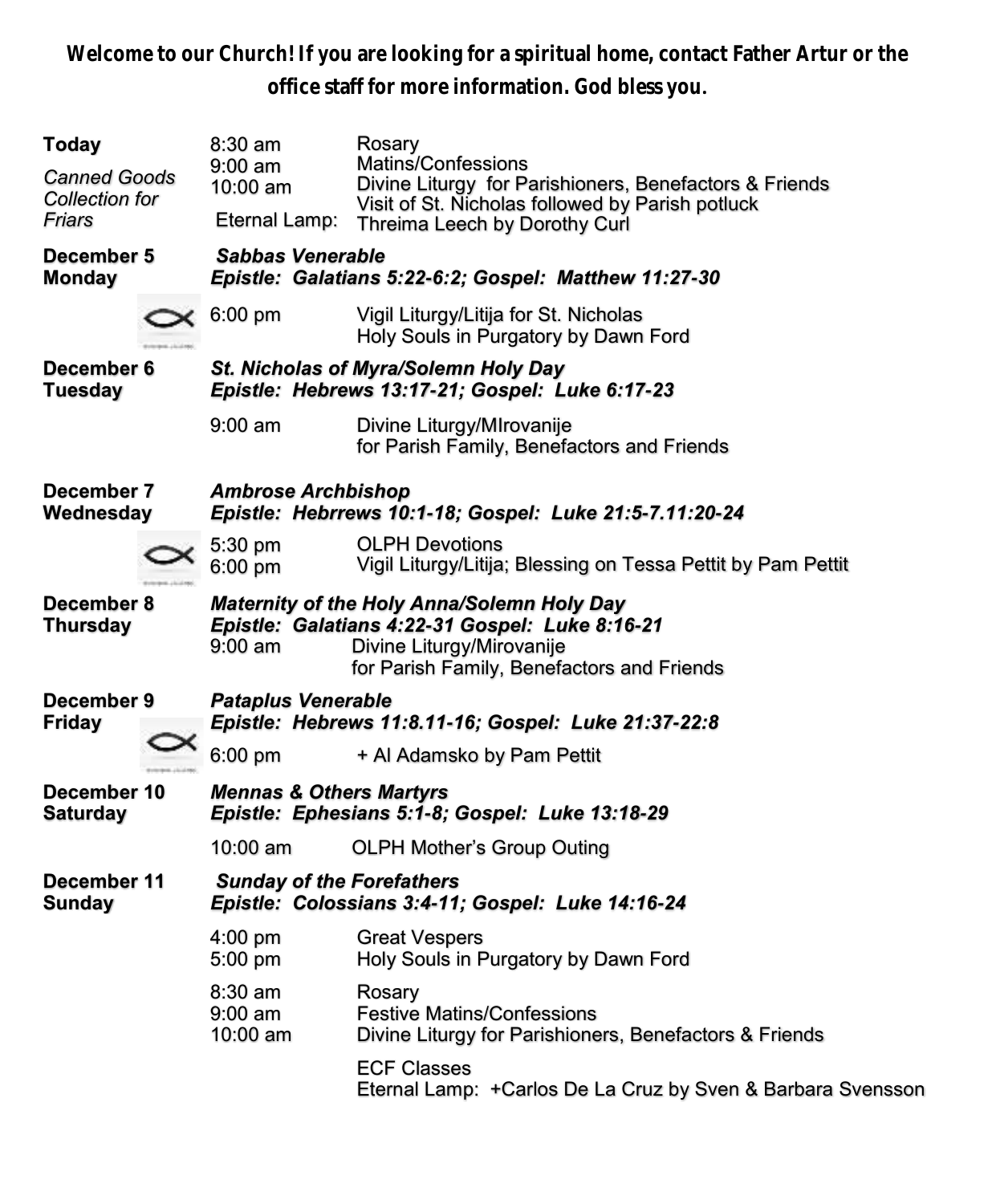Physician and Help of T hose in sickness, Redeemer and S avior of the infirm; O Master and Lord of all, grant healing to your servants. Be clement, show mercy to those who have sinned much, and deliver them, O Christ, from their Iniquities, that they may glorify Your might divine

Sharif Rabadi Stephen Horner Katrina Anderson Abraham Haddad Jenny Ford Threima Leech Priscilla Hughes Steve Jakymiw Lillian Murphy Marilyn Fore Demetrius Yackanich Sven & Barbara Svensson

Fr. Julian Gnall Henry Zugger John & Margie Disque Phillip Fall Laura Dominquez Olga Bodnar Frances Brannan John Deflice Mary Ann Kosty Jordan Smith Maggie Batsel Jean Pesce Henry Burnette Tracy McTernan

William Frank Mary Nell Preisler Mike Harahuc Robert Zadel Jack & Lorraine Hubbell Quintin Santmaria & Family Heather Mattax Larry Bennett Paola Terlaza Ruth Sousa Frank Gerace Linda Granci

Prayers in honor of and to the Blessed Virgin are a powerful weapon against sin, and for healing. If you recite the Rosary at home, please offer these intentions, and join us on Sunday at 8:30 am. Those who recite the Akathist to the Mother of God or the Rosary receive a partial indulgence when they do so in private, plenary indulgence when they do so as a group

## **Intentions of the Rosary**

1st Decade: Help for persecuted Catholics, especially in communist and Islamic states

2nd Decade: Spiritual and physical growth of our parish and the Byzantine Catholic Church

3rd Decade: Increase in vocations to priesthood, diaconate,

and consecrated life to serve the Byzantine Catholic Church

4th Decade: Repose of the souls who have no one praying for them

5th Decade: Healing of the sick in body, mind and soul



Vocation Icon Today: Blain Next Sunday: Bonham/Chavez

#### **Holy Father's Intentions for December**

## **Universal: End to Child-Soldiers**

That the scandal of child-soldiers may be eliminated the world over.

## **Evangelization: Europe**

That the peoples of Europe may rediscover the beauty, goodness, and truth of the Gospel which gives joy and hope to life.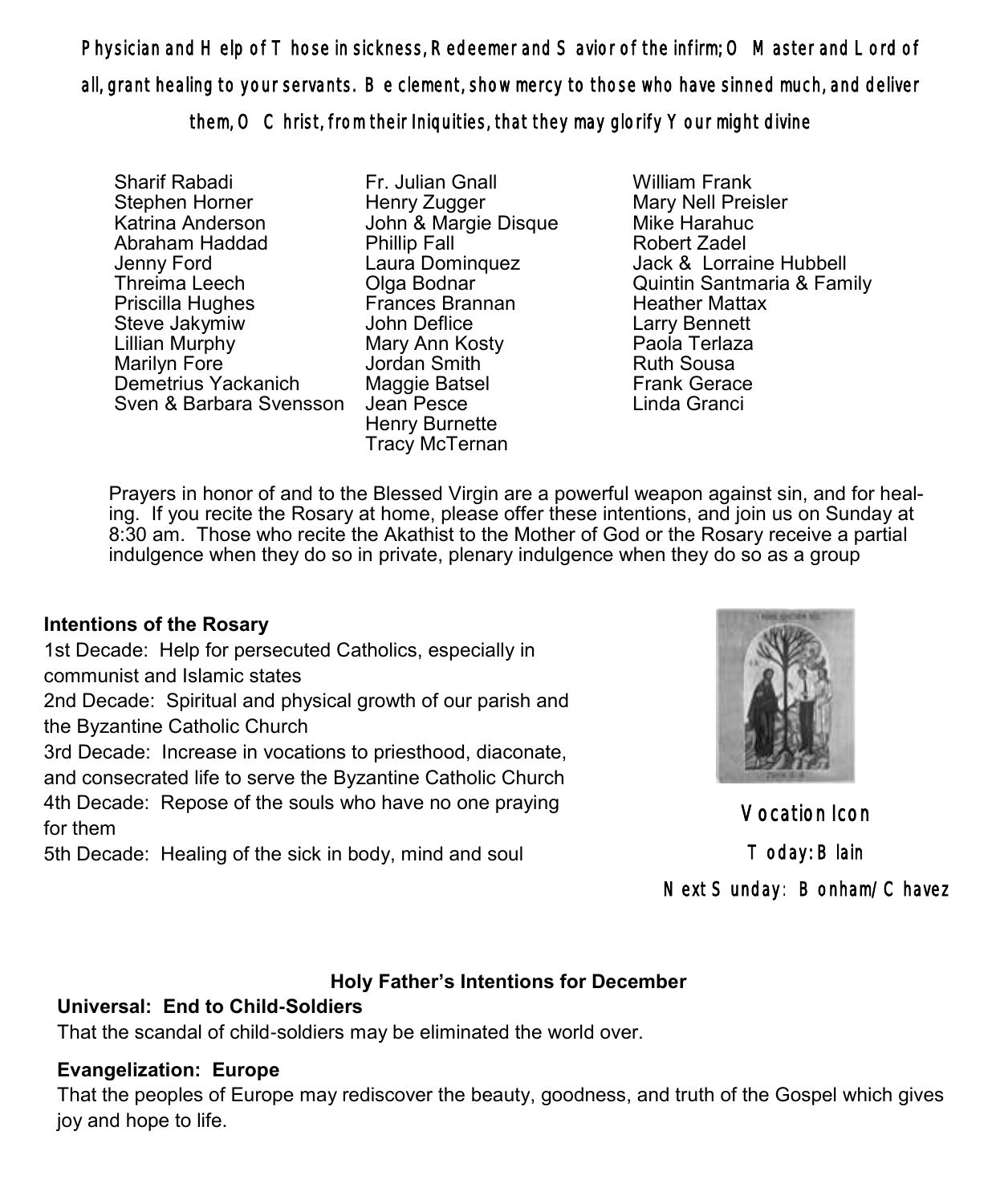#### **Next Sunday Retired Religious Collection**

Dear Parish Family, The United States Conference of Catholic Bishops asks us to take up a special collection for the retired religious Sisters, Brothers and Fathers who have served the Church in the USA so faithfully over the years. Now in their retirement and need, our generous donations become a sign of our gratitude for their service to the Church. Our Sisters of St. Basil benefit from this collection. Please be generous by using the envelope provided with your tithing envelopes. Thank you!

**ETERNAL MEMORY!!!** +Carlos De La Cruz, grandfather of our beloved parishioner Andrea Riley fell asleep in the Lord on Tuesday, November 29. We offer Andrea's family our prayerful condolences and promise of prayers for her grandfather's eternal repose and their consolation. Funeral service will be held on Saturday December 3 in Texas. May God grant His servant Carlos blessed repose and remember him forever!

### **Church Etiquette Series: Movement in Church**

When we enter the church, we venerate the icon on the tetrapod, light our candles, go to our place where we begin our formal preparation for Divine Liturgy. Once we are in our place we should remain there, except for receiving Holy Communion. If there is a serious reason to leave the church during Liturgy, we do so quietly and reverently and creating as little of a distraction as we can. We should never be moving around the church during the Great Incensation at the beginning of Liturgy, the Small Entrance with the Gospel Book, the Great Entrance with the bread and wine, during the reading of the Epistle and the Gospel. These are special times that demand our attention. We should always be aware of our individual responsibility to create an atmosphere of prayer within the church by our proper demeanor.

**The Toys for Tots box** is now in the back of the Church for our annual Toys for Tots collection. Please be generous. We have less than 2 weeks before it is collected for distribution to the children who are not as fortunate!

| <b>DATE</b> | <b>READER</b>       | <b>TROJCA</b> | <b>GREETER</b> | <b>COUNTER</b> | HOST |
|-------------|---------------------|---------------|----------------|----------------|------|
|             | Dec. 11 Brook Jilek | Alaina Riley  | Samia Rabadi   | Open           | Open |

#### **Barbara's Hall Report**

Well, Mr. Nobody was knocking at the door, but we were saved by the heroic Andrea Riley who brought in food for the children, so they would have enough energy to go to their ECF classes. Wow! That was a close one! Thanks Andrea.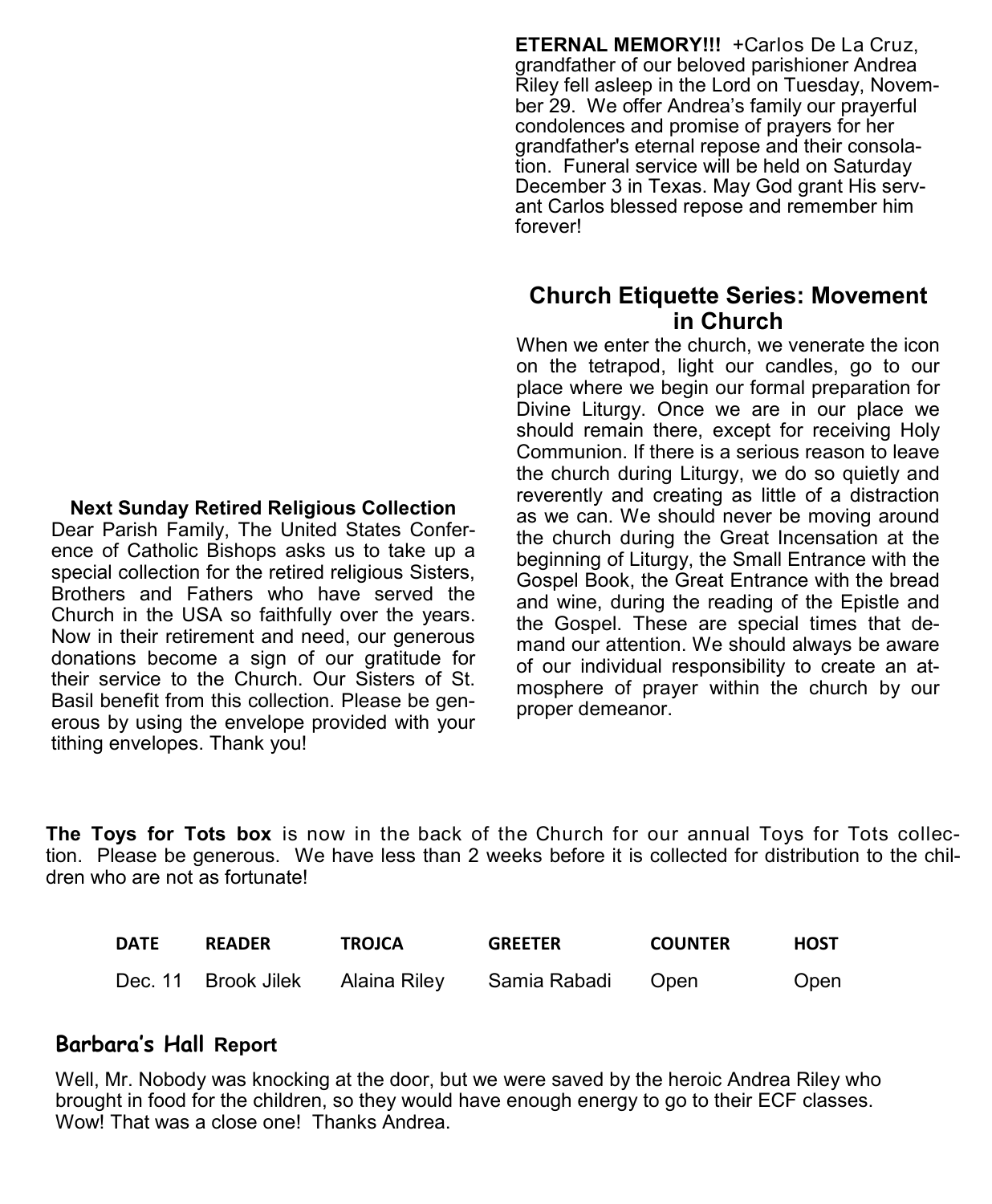## **Coming Events—Mark Your Calendars Now**

|                         | <b>Celebration of the Nativity of Our Lord Jesus Christ</b>                                                                   |  |  |
|-------------------------|-------------------------------------------------------------------------------------------------------------------------------|--|--|
| December 15, 29         | 6:00 pm Pot-luck Dinner                                                                                                       |  |  |
| Thursday                | 7:00 pm THEOSIS: Mystery of the Byzantine Liturgy                                                                             |  |  |
| December 23             | 12 noon Royal Hours                                                                                                           |  |  |
| Friday                  | 7:00 pm Great Compline                                                                                                        |  |  |
| December 24<br>Saturday | 5:00 pm Holy Supper (sign-up list is on the greeting table)<br>Singing of Carols<br>7:00 pm Vigil Liturgy of St. Basil        |  |  |
| December 25<br>Sunday   | Christmas-Birth of Our Lord/Holy Day of Obligation<br>8:30 am Rosary<br>9:00 am Matins/Confessions<br>10:00 am Divine Liturgy |  |  |
| December 26             | Synaxis of Theotokos/Solemn Holy Day                                                                                          |  |  |
| Monday                  | 9:00 am Divine Liturgy                                                                                                        |  |  |
| December 27             | St. Stephen Protomartyr/Simple Holy Day                                                                                       |  |  |
| Tuesday                 | 6:00 pm Divine Liturgy                                                                                                        |  |  |

#### **Saint Nicholas Award - Sunday December 4**

Every year in our parish since 1985, the advisory board recommends someone to receive this award. The requirements are simple: that the recipient(s) be practicing Catholics, that they engage in charitable work inside and outside of the parish quietly, not looking for applause, as an act of love for Christ. Also, the board looks for someone who other parishioners recognize as being good souls who exemplify this. An icon of the holy bishop is given to the recipient(s) on the Sunday closest to December 6th. We eagerly and prayerfully await the winner of this honorable prize this year!!! O, who loves Nicholas the Saintly!

#### **Upcoming Mothers' Group Events**

Save the dates so you can join us! **12/10/16-** Mamas Outing: Adoration at Annunciation and Lunch at Flying Star 10am-noon **12/18/16-** Sunday Social **1/14/17-** Mothers' Group Meeting 10am-noon **1/28/17-** Group Baby shower 10am-noon **2/11/17-** Blessing bags- 10am-noon

#### **It's that time of year again for Christmas Fudge!**

This will help with Christmas money for my Grandkids & for my trip to Ohio to visit relatives. Fudge is \$16 for one pound, \$45 for three pounds. All Fudge is chocolate. Nuts can be added. Talk to me if you'd like a different flavor. All Fudge orders will be delivered on Sunday, December 11th. The Fudge freezes extremely well to keep until Christmas Day. (Lara 710-1181)

**Year End Finances ARE YOU UP TO DATE ON YOUR TITHING and FINANCIAL GIFTS TO THE LORD?** The auditors tell us that the parish financial books close on December 31, 2016— no exceptions. Please take some time to review your church offerings and again Thank you for being generous to our CHURCH.

#### **!!THANK YOU NOTE!!**

Dear OLPH Family, God Bless You and Thank You for Your generosity and support! Keep us in your prayers and be assured of ours.

In Christ, Joseph, Cesca and Isabella O'Loughlin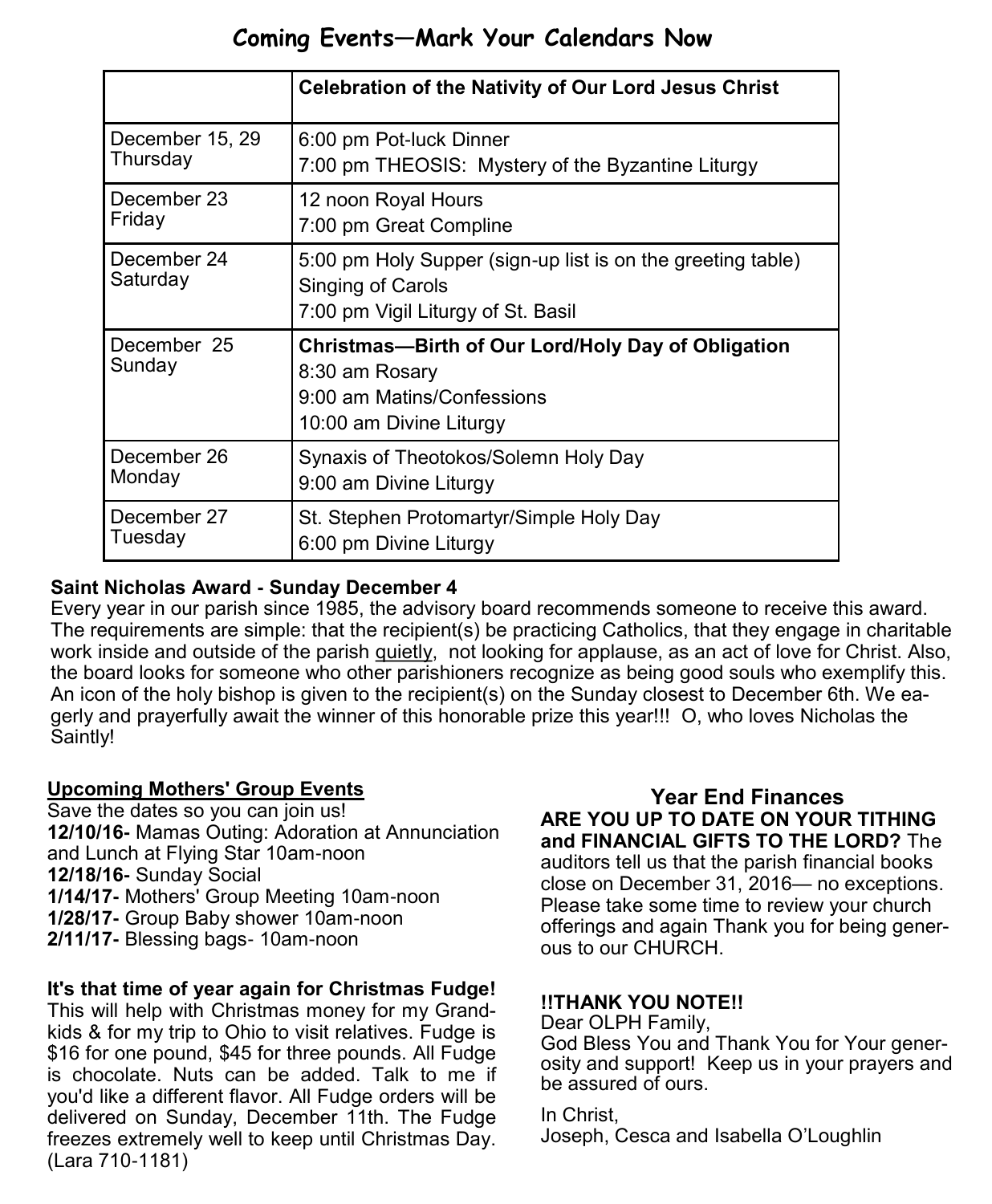## **HOLY SUPPER DECEMBER 24**

*CHRISTMAS EVE*: We traditionally have strict fast on Christmas Eve. (This year strict fast is moved to Friday because the Christmas is on Sunday. But still we will have traditional Holy Supper on Saturday) No meat or dairy products are used, and the main meal is the Holy Supper. Animals are fed before the people, since the animals kept the Child Jesus warm in the manger. The spider is not harmed because she wove a web to hide the Holy Family from Herod's anger.

At the first appearance of a star in the evening sky, the Holy Supper is served. The table can be set with straw above and below as reminder of Jesus' poverty. An empty place may be set for Elijah, for he is the prophet who is to come to announce the Messiah. The empty place can also represent the souls of those who have died. The white tablecloth represents the swaddling clothes of the Christ Child. Candles stand for the Star. Three stacked loaves of bread represent the Trinity. Traditionally, dinner was split into twelve separate courses (including the desserts) in honor of the Twelve Tribes and Twelve Apostles.

#### *The traditional ritual of Holy Supper*

*(*Recipes for these dishes can be found in the cookbook in our Gift Shop)

A prayer is offered for thanksgiving for all the blessings of the past year and for good things in the coming year. This is done by the head of the family, or by each member. Each person is anointed by the head of the family with a bit of garlic dripped in honey, making the sign of the cross, as a sign of the bitterness of life and sweetness of Jesus Christ. The first person to enter the house should be male, to announce the Birth of Christ. The following foods can be served:

> BREAD HONEY GARLIC MUSHROOM SOUP (no milk!) PIROHI FISH (baked or poached, not fried!) BEANS STEWED PRUNES DRIED FRUIT WINE KOLACHI ROLLS NUTS OR RAISINS BOBALKI

POGACH (cabbage pizza)

**A REMINDER: WE DO NOT CELEBRATE JESUS' BIRTHDAY:** The Church follows Biblical teaching regarding sacred time, which means that we do not observe His anniversary. Rather, we are present at the cave for the Birth of the God-Man among us. Just as the Divine Liturgy allows us to be at the Last Supper, Calvary, and the empty grave of Easter, so too are we present on December 24 at the Birth of Christ. Recognizing this, let's strive for a day that is truly holy, new, and filled with awareness of His presence.

Christmas carols are sung, and a star is carried from house to house.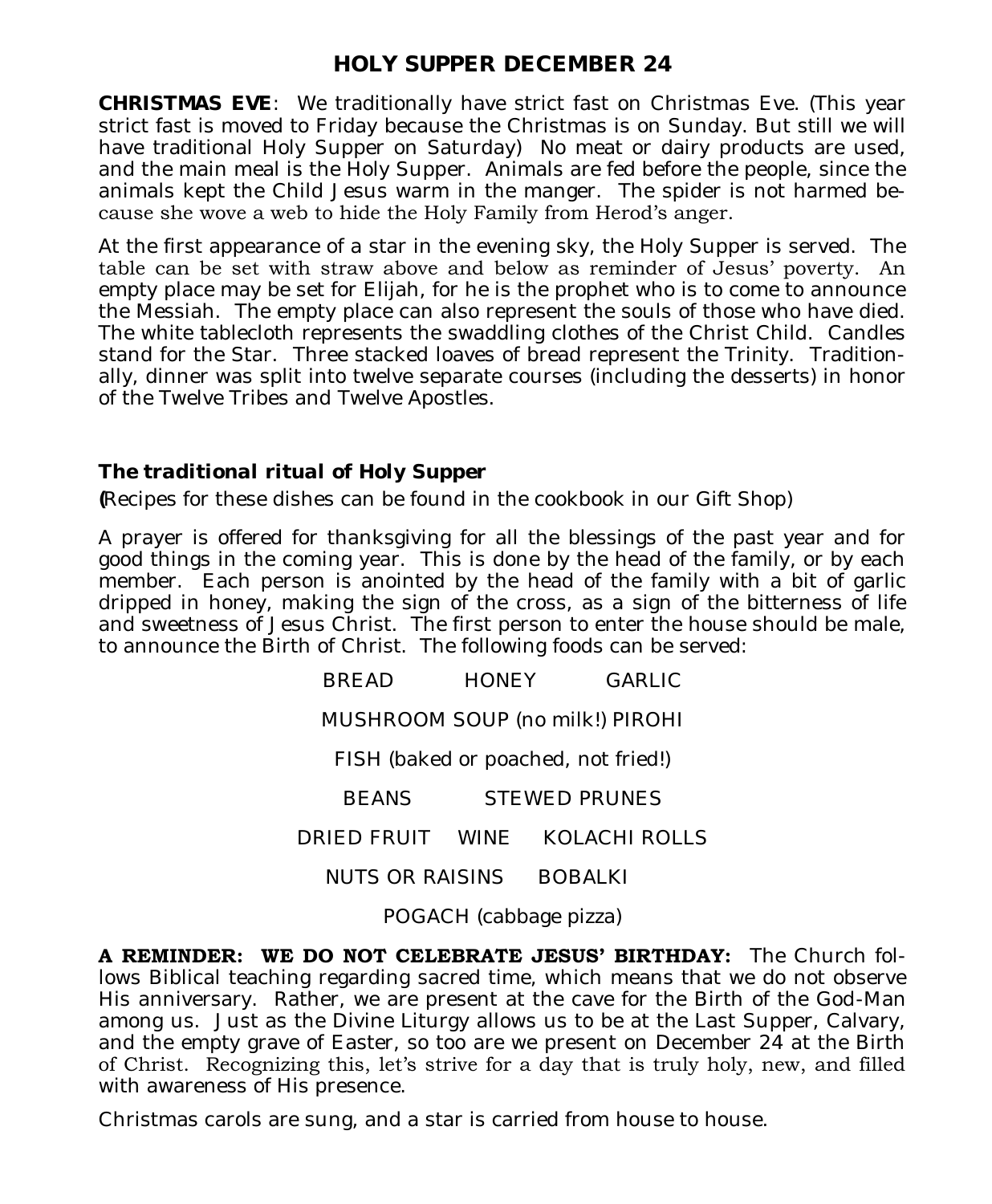#### **St. Nicholas—December 6**

**Saint Nicholas** is one of the most popular of all Saints in the East, and there are countless stories that tell of his generosity and intercession for children, especially children who are poor, orphaned, abused or kidnapped; patron of the poor; of sailors and those at sea; those who have been falsely accused or imprisoned; lawyers; pharmacists; shoemakers; merchants; woodcarvers – and thieves! His relics repose in the Italian port city of Bari, at the opposite end of the Mediterranean Sea from his old eparchy, Myra, in Turkey. His bones still give off myrrh, a crystalline substance that pours out and is collected in small bottles.

Such is his fame and importance that every iconostas in every church that uses the Byzantine rite, Catholic or Orthodox, must have his icon at the north end of the screen. **Nicholas is the special patron of our own Byzantine-Ruthenian Catholic Church. The center of monastic life and the residence of the bishops of our Church was the monastery of Saint Nicholas in the town of Mukachevo, for at least 900 years.** 

#### **St. Barbara, December 4**

St. Barbara the Great Martyr. She is one of the Fourteen Holy Helpers, saints called on frequently for intercession with God, and is the patroness of miners, mathematicians, engineers, and artillerymen. There are many legends about her; we do know that she was killed in the late third century and must have endured terrible tortures, since she is called a "Great Martyr." In one story, her own pagan father killed her because of her faith, and God struck him down with lightning. Thus she is a patron against both lightning and sudden death!

#### **Conception of St. Anne—December 8** We

keep **the feast of the Conception of Saint Anne**/ Conception of the Theotokos, known in the West as **the Immaculate Conception**. Declared a dogma in 1854, the Immaculate Conception was taught by many Church Fathers and spiritual writers for centuries. In the Eastern Churches, this is kept on December 9, in order to emphasize that though sinless, Our Lady is still inferior to Christ, Who alone has a perfect pregnancy (March 25-December 25). However, the Latin Church preferred the date of December 8, giving Our Lady a perfect pregnancy (December 8 – September 8). In the United States, which is dedicated to the Immaculate Conception, our Byzantine Catholic Church has accepted the December  $8<sup>th</sup>$  date.

The feast of the Conception of Saint Anne originates in the monasteries of Palestine in the late 600s; it spread through the Syriac and Byzantine Churches so that by 1166 it was a holy day of obligation in the Byzantine Empire with no work allowed. **In the texts of this feast, Mary is acclaimed as all-holy, immaculate, sinless, and most pure.** 

## **PRO-LIFE CORNER**

**"And if we can accept that a mother can kill her own child, how can we tell other people not to kill one another?"**  *~Blessed Mother Teresa of Calcutta~* 

"**Abortion is not a sign that women are free, but a sign that they are desperate."** *Frederica Matthewes-Green*

**What Can I do?** 

The Bible commands us to help "the least of these, my brothers and sisters..." Matthew 25:45.

In our culture of death, no doubt the "least of these our brothers and sisters" are the defenseless, innocent children in the womb who are so incredibly vulnerable. So, here are some ideas of what we can do to make a real difference:

♦ Support Project Defending Life especially now after the beak-in and fire in their facility by arsonists

♦ Pray for Those Who Have Been Involved in an Abortion

♦ Pray for the life of all, particularly giving witness outside our local abortion clinics. Helper of Mothers icon is always there on Friday mornings!!!! Please, come :)